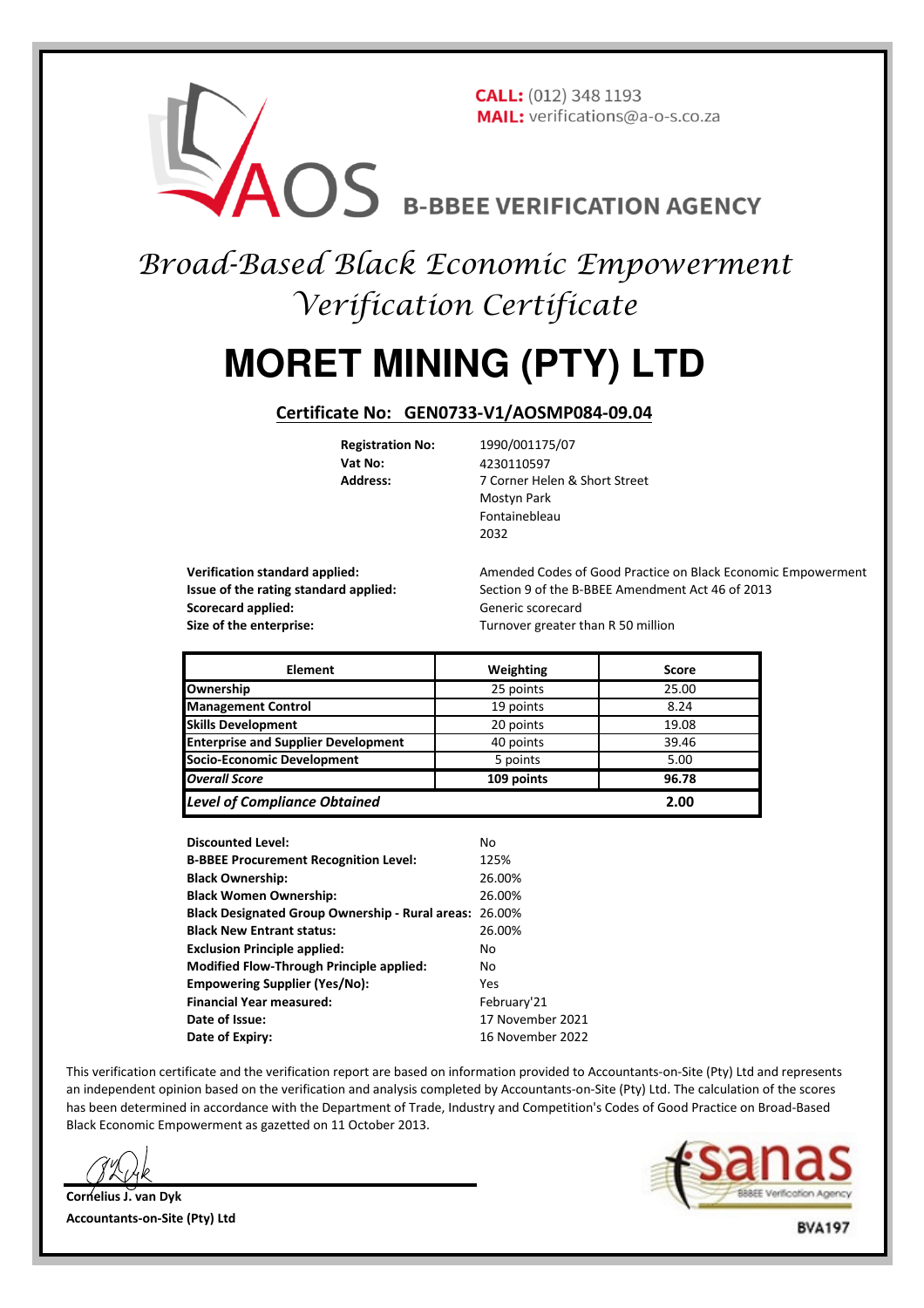**Certificate Number:** GEN0733-V1/AOSMP084-09.04



#### **STATEMENT 100: MEASUREMENT OF THE OWNERSHIP ELEMENT**

| Weighting     | <b>Criteria</b>                                                                 | Weighting     | Compliance    | Score |
|---------------|---------------------------------------------------------------------------------|---------------|---------------|-------|
| <b>Points</b> |                                                                                 | <b>Points</b> | <b>Target</b> |       |
|               | 1.1. VOTING RIGHTS                                                              |               |               |       |
| 25            | 1.1.1. Exercisable Voting rights in the Entity in the hands of Black people     | 4             | 25% + 1 Vote  | 4.00  |
|               | 1.1.2. Exercisable Voting Rights in the Entity in the hands of Black women      | 2             | 10%           | 2.00  |
|               | <b>1.2. ECONOMIC INTEREST</b>                                                   |               |               |       |
|               | 1.2.1. Economic Interest in the Entity to which Black people are entitled       | 4             | 25%           | 4.00  |
|               | 1.2.2. Economic Interest in the Entity to which Black women people are entitled | 2             | 10%           | 2.00  |
|               | 1.2.3. Black designated groups or Collective enterprises                        | 3             | 3%            | 3.00  |
|               | 1.2.4. Black new entrants                                                       | 2             | 2%            | 2.00  |
|               | <b>1.3. REALISATION POINTS</b>                                                  |               |               |       |
|               | 1.3.1. Net Value                                                                | 8             |               | 8.00  |
| <b>Total</b>  |                                                                                 | 25            |               | 25.00 |

| Weighting     | <b>Criteria</b>                                                                      | Weighting      | Compliance    | Score |
|---------------|--------------------------------------------------------------------------------------|----------------|---------------|-------|
| <b>Points</b> |                                                                                      | <b>Points</b>  | <b>Target</b> |       |
|               | <b>2.1. BOARD PARTICIPATION</b>                                                      |                |               |       |
| 19            | 2.1.1. Exercisable voting rights of black board members                              | $\overline{2}$ | 50%           | 1.32  |
|               | 2.1.2. Exercisable voting rights of black female board members                       | $\mathbf{1}$   | 25%           | 1.00  |
|               | 2.1.3. Black executive directors as a percentage of all executive directors          | $\overline{2}$ | 50%           | 1.33  |
|               | 2.1.4. Black female executive directors as a percentage of all executive directors   | $\mathbf{1}$   | 25%           | 1.00  |
|               | 2.2. OTHER EXECUTIVE MANAGEMENT                                                      |                |               |       |
|               | 2.2.1. Black Executive Management as a percentage of all Executive Management        | $\overline{2}$ | 60%           | 0.00  |
|               | 2.2.2. Black female Executive Management as a percentage of all Executive Management | $\mathbf{1}$   | 30%           | 0.00  |
|               | <b>2.3. SENIOR MANAGEMENT</b>                                                        |                |               |       |
|               | 2.3.1 Black employees in Senior Management as a percentage of all Senior Management  | $\overline{2}$ | 60%           | 0.00  |
|               | 2.3.2 Black female employees in Senior Management as a percentage of all             | $\mathbf{1}$   | 30%           | 0.00  |
|               | Senior Management                                                                    |                |               |       |
|               | <b>2.4. MIDDLE MANAGEMENT</b>                                                        |                |               |       |
|               | 2.4.1 Black employees in Middle Management as a percentage of all Middle Management  | $\overline{2}$ | 75%           | 1.06  |
|               | 2.4.2 Black female employees in Middle Management as a percentage of all             | $\mathbf{1}$   | 38%           | 0.00  |
|               | Middle Management                                                                    |                |               |       |
|               | <b>2.5. JUNIOR MANAGEMENT</b>                                                        |                |               |       |
|               | 2.5.1 Black employees in Junior Management as a percentage of all                    | $\mathbf{1}$   | 88%           | 0.53  |
|               | Junior Management                                                                    |                |               |       |
|               | 2.5.2 Black female employees in Junior Management as a percentage of all             | $\mathbf{1}$   | 44%           | 0.00  |
|               | Junior Management                                                                    |                |               |       |
|               | 2.6. EMPLOYEES WITH DISABILITIES                                                     |                |               |       |
|               | 2.6.1 Black employees with disabilities as a percentage of all employees             | $\overline{2}$ | 2%            | 2.00  |
| <b>Total</b>  |                                                                                      | 19             |               | 8.24  |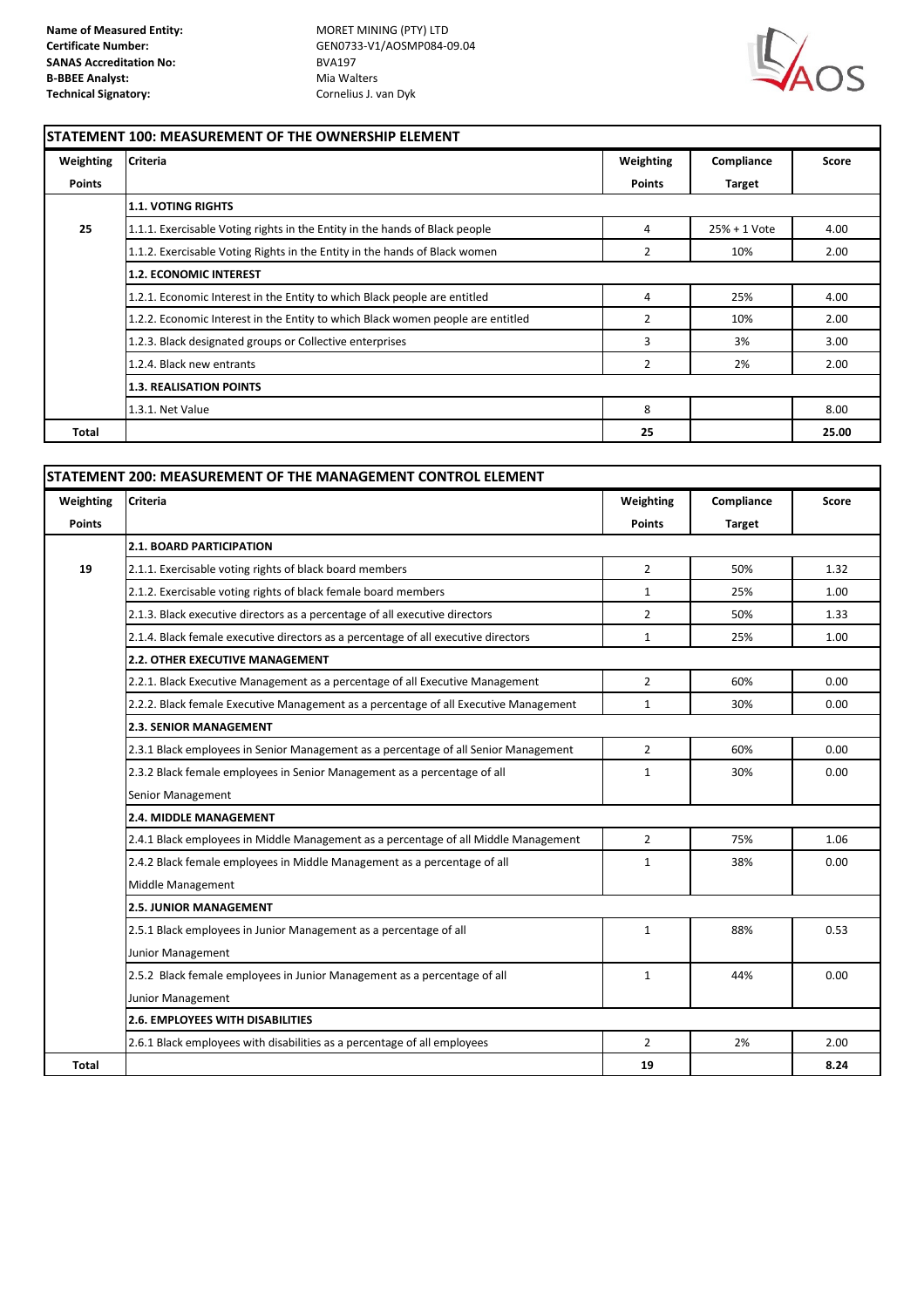**Certificate Number:** GEN0733-V1/AOSMP084-09.04



#### **STATEMENT 300: SKILLS DEVELOPMENT ELEMENT Weighting Criteria Weighting Compliance Score Points Points Target 3.1.1 SKILLS DEVELOPMENT EXPENDITURE ON ANY PROGRAMME SPECIFIED IN THE LEARNING PROGRAMME MATRIX (LPM) FOR 20 BLACK PEOPLE AS A PERCENTAGE OF THE LEVIABLE AMOUNT** 3.1.1.1 Skills development expenditure on Learning Programmes specified 6 5.81 6 3.5% 5.81 in the LPM for black people as a percentage of the Leviable Amount 3.1.1.2 Skills Development expenditure on Bursaries for Black Students at 4 2.5% 3.27 Higher Education Institutions 3.1.1.3 Skills development expenditure on Learning Programmes specified 4 0.30% 4.00 in the LPM for black employees with disabilities as a percentage of the Leviable Amount 3.1.2. Number of black people participating in Learnerships, Apprenticeships **6** 6 5.00% 6.00 and Internships as a percentage of total employees **5** 3.1.3. Number of black people absorbed by the measured entity and 5 100% 0.00 industry entity at the end of the Learning Programme **Total 25 19.08 3.3. BONUS POINTS 3.1.2. LEARNERSHIPS, APPRENTICESHIPS AND INTERNSHIPS**

| STATEMENT 400: MEASUREMENT OF THE ENTERPRISE AND SUPPLIER DEVELOPMENT ELEMENT |                                                                                    |                |               |              |
|-------------------------------------------------------------------------------|------------------------------------------------------------------------------------|----------------|---------------|--------------|
| Weighting                                                                     | <b>Criteria</b>                                                                    | Weighting      | Compliance    | <b>Score</b> |
| <b>Points</b>                                                                 |                                                                                    | <b>Points</b>  | <b>Target</b> |              |
|                                                                               | <b>4.1. PREFERENTIAL PROCUREMENT</b>                                               |                |               |              |
| 42                                                                            | 4.1.1. B-BBEE Procurement Spend from all Empowering Suppliers as a                 | 5              | 80%           | 5.00         |
|                                                                               | percentage of Total Measured Procurement Spend                                     |                |               |              |
|                                                                               | 4.1.2. B-BBEE Procurement Spend from all Empowering Suppliers that are QSE         | 3              | 15%           | 3.00         |
|                                                                               | suppliers as a percentage of Total Measured Procurement Spend                      |                |               |              |
|                                                                               | 4.1.3. B-BBEE Procurement Spend from all EME suppliers based on the B-BBEE         | $\overline{4}$ | 15%           | 3.02         |
|                                                                               | Procurement Recognition Levels as a percentage of Total Measured Procurement Spend |                |               |              |
|                                                                               | 4.1.4. B-BBEE Procurement Spend from Empowering Suppliers that are at least        | 11             | 50%           | 8.41         |
|                                                                               | 51% black owned as a percentage of Total Measured Procurement Spend                |                |               |              |
|                                                                               | 4.1.5. B-BBEE Procurement Spend from Empowering Suppliers that are at least        | 4              | 12%           | 4.00         |
|                                                                               | 30% black women owned as a percentage of Total Measured Procurement Spend          |                |               |              |
|                                                                               | 4.3. SUPPLIER DEVELOPMENT                                                          |                |               |              |
|                                                                               | 4.3.1. Annual value of all Supplier Development Contributions made by the          | 10             | 2% of NPAT    | 10.00        |
|                                                                               | Measured Entity as a percentage of the target                                      |                |               |              |
|                                                                               | 4.4. ENTERPRISE DEVELOPMENT                                                        |                |               |              |
|                                                                               | 4.4.1. Annual value of Enterprise Development Contributions and Sector             | 5              | 1% of NPAT    | 5.00         |
|                                                                               | Specific Programmes made by the Measured Entity as a percentage of target          |                |               |              |
|                                                                               | <b>4.5. BONUS POINTS</b>                                                           |                |               |              |
| 4                                                                             | 4.2.1 B-BBEE Procurement Spend from Designated Group suppliers that are at         | $\overline{2}$ | 2%            | 1.04         |
|                                                                               | least 51% black owned                                                              |                |               |              |
|                                                                               | 4.5.1. Bonus points for graduation of one or more Enterprise Development           | $\mathbf{1}$   |               | 0.00         |
|                                                                               | beneficiaries to graduate to the Supplier Development level                        |                |               |              |
|                                                                               | 4.5.2. Bonus point for creating one or more jobs directly as a result of Supplier  | $\mathbf{1}$   |               | 0.00         |
|                                                                               | Development and Enterprise Development initiatives by the Measured Entity          |                |               |              |
| <b>Total</b>                                                                  |                                                                                    | 46             |               | 39.46        |